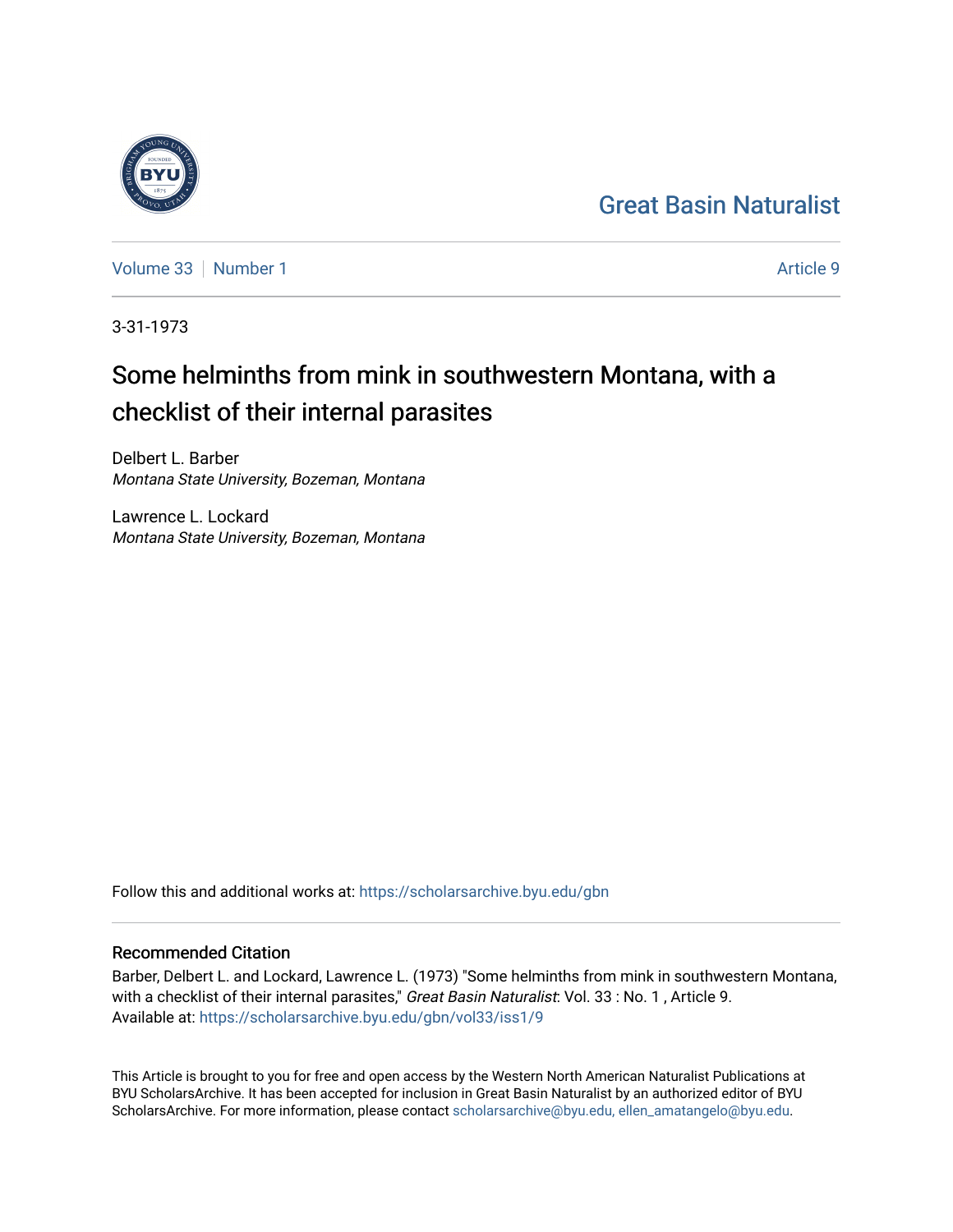#### SOME HELMINTHS FROM MINK IN SOUTHWESTERN MONTANA, WITH A CHECKLIST OF THEIR INTERNAL PARASITES

#### Delbert L. Barber<sup>1,2</sup> and Lawrence L. Lockard<sup>2</sup>

ABSTRACT.— Thirty-four percent of 100 mink examined from Gallatin and<br>Madison counties, Montana, revealed the presence of *Perostrongylus pridhami* Anderson, 1962 (Anderson, 1963), in the lungs. This is the first report of *P. prid-*<br>hami in the United States. Thirteen percent of the mink were infected with<br>Taenia mustelae Gmelin, 1790. This is the first report of *T. m* 

Parasites of mink in North America have been reported by nu merous authors. No previous parasite surveys have been conducted on *Mustela vison* in southwestern Montana. The mink necropsied in this study were trapped in the Madison River, upper Gallatin River, and headwaters region of the Missouri River drainages during the winters of 1969 and 1970.

A total of <sup>100</sup> mink were examined. These animals were eviscerated and the viscera were placed in plastic bags and frozen. An NaCl fecal flotation was prepared to determine the presence of cestode and nematode eggs or larvae prior to examination of the animals. The gastrointestinal tract was dissected using an enterotome device (Figure 1). The contents were washed onto a 200-mesh screen.



Fig. 1. Enterotome Device. Seam ripper modified with plastic bead placed on end of point to facilitate intestinal incisions.

then transferred to an illuminated tray for examination (Figure 2). Cestodes were fixed in 10 percent formalin, stained in Delafield's hematoxylin, dehydrated in ethanol, cleared in beechwood creosote, and mounted in HSR (Hartman-Leddon Co.). Lungs, liver, and kidneys were dissected and each was placed in a jar with water and agitated on a mechanical shaker for 20 minutes. The contents were poured onto a 200-mesh screen, washed, transferred to an illuminated tray, and examined. Lung tissues that appeared to contain cysts or capsules were pressed between glass plates and observed under a dissecting microscope. Adult nematodes removed from lung parenchyma were fixed in 70 percent alcohol-5 percent glycerol and mounted in glycerol. Skulls, when available, were examined for nasal nematodes.

<sup>&</sup>lt;sup>1</sup>Present address; 3131 E. 12th, Casper, Wyoming 82601.<br><sup>2</sup>Department of Zoology and Entomology, Montana State University, Bozeman, Montana 59715.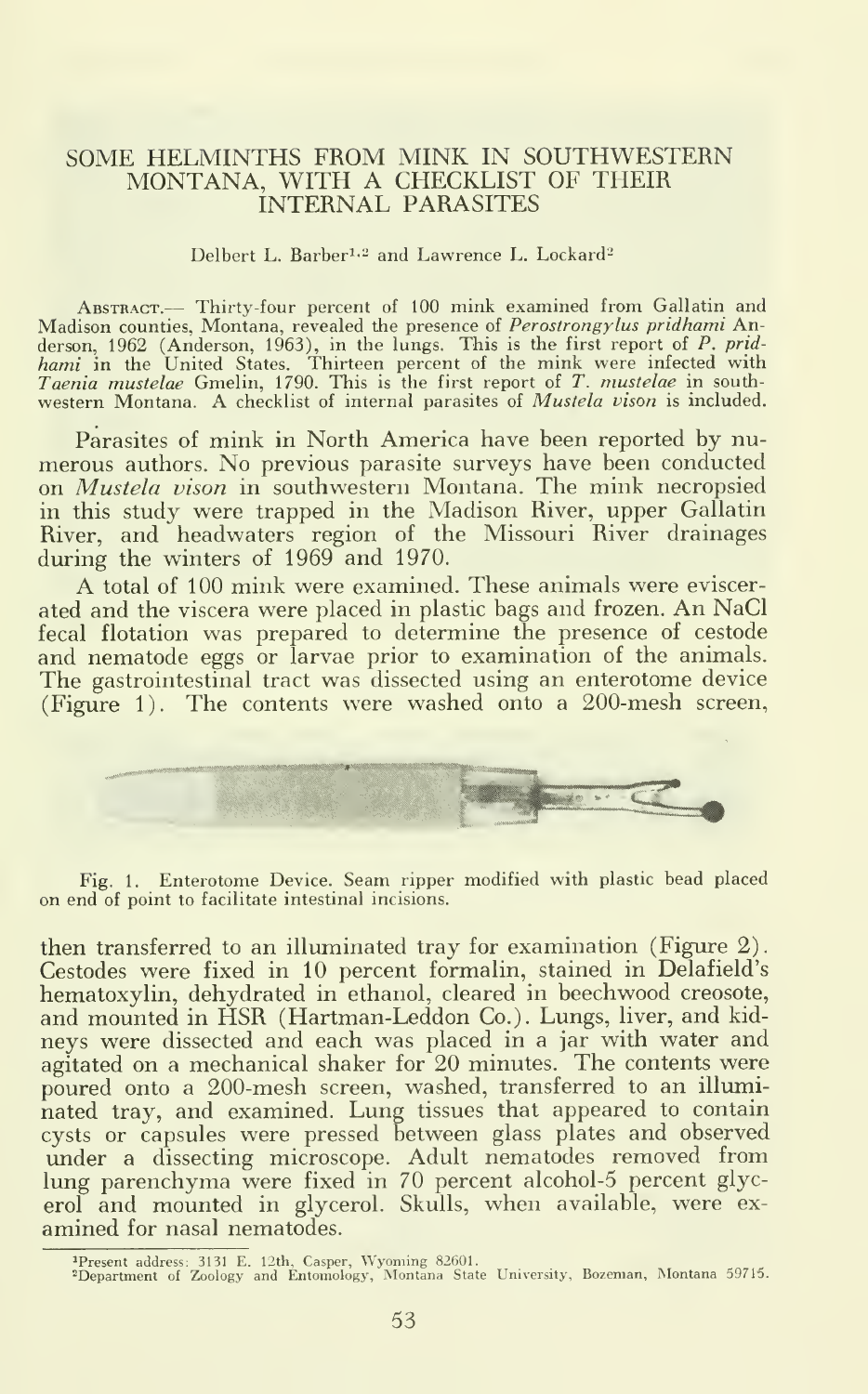

Fig. 2. Illuminated tray used in postmortem recovery of helminth parasites.

### RESULTS AND DISCUSSION

Fecal examinations revealed that 34 percent of 100 mink were<br>passing first-stage nematode larvae. Three male nematodes and<br>portions of two females were dissected out of the lung tissue; larvae were removed from the gravid females. These larvae were compared<br>with those found in the fecal samples and it was determined that they were of the same type. The adult males were identified as

| Parasite                      | Bibliography number        |  |
|-------------------------------|----------------------------|--|
| Trematoda (Flukes)            |                            |  |
| Alaria freundi                | 85                         |  |
| A. minuta                     | 18                         |  |
| A. mustelae                   | 14, 15, 30, 31, 61         |  |
| Apophallus muehlingi          | 86                         |  |
| Baschkirovitrema incrassatum  | 61                         |  |
| Cephalophallus obscurus       | 53                         |  |
| Cryptocotyle concava          | 57                         |  |
| C. lingua                     | 57, 58                     |  |
| Enhydridiplostomum alarioides | 61                         |  |
| Euparyphium beaveri           | 61                         |  |
| E. inerme                     | 1, 51, 69, 90              |  |
| E. melis                      | 11, 30, 31, 38, 39, 46, 51 |  |
| Euryhelmis monorchis          | 4, 30, 31, 61              |  |
| E. pacificus                  | 61.80                      |  |
| E. pyriformis                 | 61                         |  |
| E. squamula                   | 38, 54, 61                 |  |
| Fasciola hepatica             | 58                         |  |

TABLE 1. Checklist of parasites reported from mink.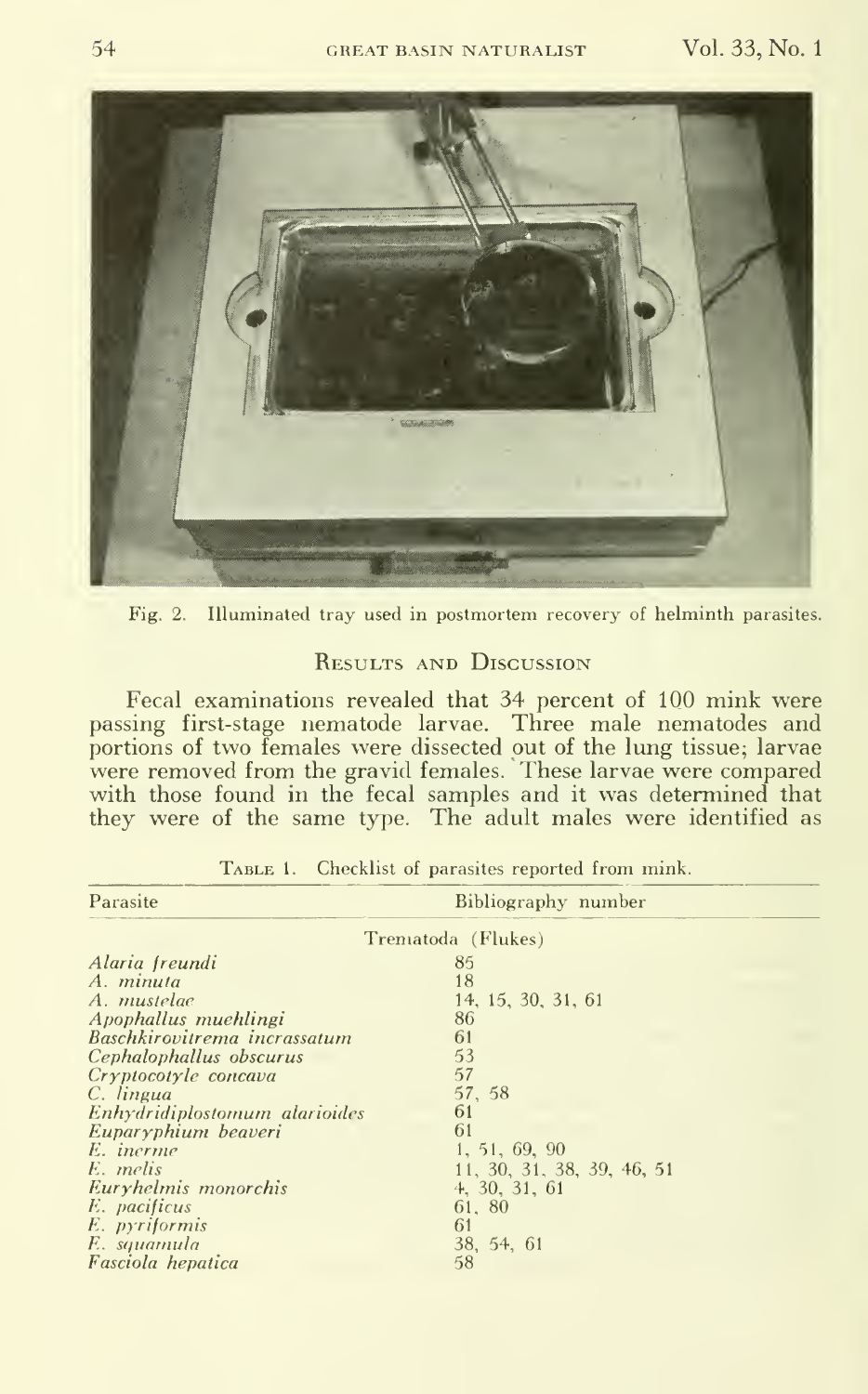|                                                                                                                                                                                                                                                                                                                   | TABLE 1 (continued)                                                                                                                                          |  |
|-------------------------------------------------------------------------------------------------------------------------------------------------------------------------------------------------------------------------------------------------------------------------------------------------------------------|--------------------------------------------------------------------------------------------------------------------------------------------------------------|--|
| Fibricola cratera<br>Metagonimoides oregonensis<br>Metorchis conjunctus<br>Nanophyetus salmincola<br>Neodiplostomum lucidum<br>Paragonimus kellicotti<br>P. westermani<br>Parametorchis canadensis<br>Procyotrema marsupiformis<br>Sellacotyle mustelae<br>S. vitellosa<br>Tocotrema lingua<br>Troglotrema acutum | 73<br>47, 61, 81<br>30, 31, 35<br>10, 38, 46, 78<br>73<br>2, 3, 12, 30, 31, 35, 38, 49, 61, 79, 93<br>37<br>38<br>61<br>30, 31, 61, 94<br>61, 84<br>86<br>38 |  |
|                                                                                                                                                                                                                                                                                                                   |                                                                                                                                                              |  |
| Diplogonoporus tetrapterus<br>Mesocestoides litteratus<br>Moniezia sp.<br>Taenia mustelae (= tenuicollis)                                                                                                                                                                                                         | Cestoda (Tapeworms)<br>71<br>30, 31<br>58<br>5, 29, 30, 31, 32, 33, 44, 45, 52, 59,<br>61, 66, 70, 72, 77, 83, 92                                            |  |
| Acanthocephala                                                                                                                                                                                                                                                                                                    |                                                                                                                                                              |  |
| Centrorhynchus conspectus<br>Corynosoma hadweni<br>C. semerme<br>C. strumosum<br>$C.$ sp.<br>Macracanthorhynchus ingens                                                                                                                                                                                           | 61<br>58<br>28, 67<br>28, 58, 67<br>9<br>17, 61                                                                                                              |  |
| Protozoa                                                                                                                                                                                                                                                                                                          |                                                                                                                                                              |  |
|                                                                                                                                                                                                                                                                                                                   |                                                                                                                                                              |  |
| Eimeria mustelae<br>Isospora bigemina                                                                                                                                                                                                                                                                             | 43<br>79                                                                                                                                                     |  |
|                                                                                                                                                                                                                                                                                                                   |                                                                                                                                                              |  |
|                                                                                                                                                                                                                                                                                                                   | Nematoda (Roundworms)                                                                                                                                        |  |
| Aelurostrongylus falciformis<br>Ascaris sp.<br>Capillaria mustelorum<br>Crenosoma hermani<br>Dictyocaulus filaria<br>Dioctophyme renale                                                                                                                                                                           | 6, 8<br>1, 35, 51, 61, 90<br>30, 31, 35, 58, 61, 68, 79<br>6, 26<br>58<br>1, 12, 21, 24, 30, 31, 35, 36, 40, 50, 55,                                         |  |
| Dranunculus insignis<br>D. medinensis<br><i>Epomidiostomum</i> sp.<br>Eustrongylus gigas<br>Filaroides bronchialis                                                                                                                                                                                                | 56, 60, 61, 75, 76, 79, 95, 96, 97, 98<br>19, 22, 35, 42<br>13, 20, 30, 31, 62<br>61<br>38<br>34, 79                                                         |  |
| F. mustelarum (= martis)<br>Gnathostoma spinigerum<br>Heterakis isolonche<br>Molineus patens<br>Mustelivingylus skriabini<br>Muellerius capillaris                                                                                                                                                                | 1, 6, 25, 30, 31, 40, 48, 61, 88, 89<br>17, 38, 40, 99<br>61<br>30, 31, 46, 61, 64, 82<br>46, 74<br>58                                                       |  |
| Perostrongylus pridhami<br>$( = A$ elurostrongylus)<br><i>Physaloptera</i> sp.<br>Seurocyrnea sp.<br>Skrjabingylus nasicola<br>Soboliphyme baturini                                                                                                                                                               | 6, 7, 8, 87, 88<br>30, 31, 63, 65<br>61<br>34, 41, 79, 91<br>46                                                                                              |  |
| <i>Strongyloides</i> sp.<br>Trichinella spiralis                                                                                                                                                                                                                                                                  | 1, 51, 58, 90<br>16, 23, 27, 35, 40, 100                                                                                                                     |  |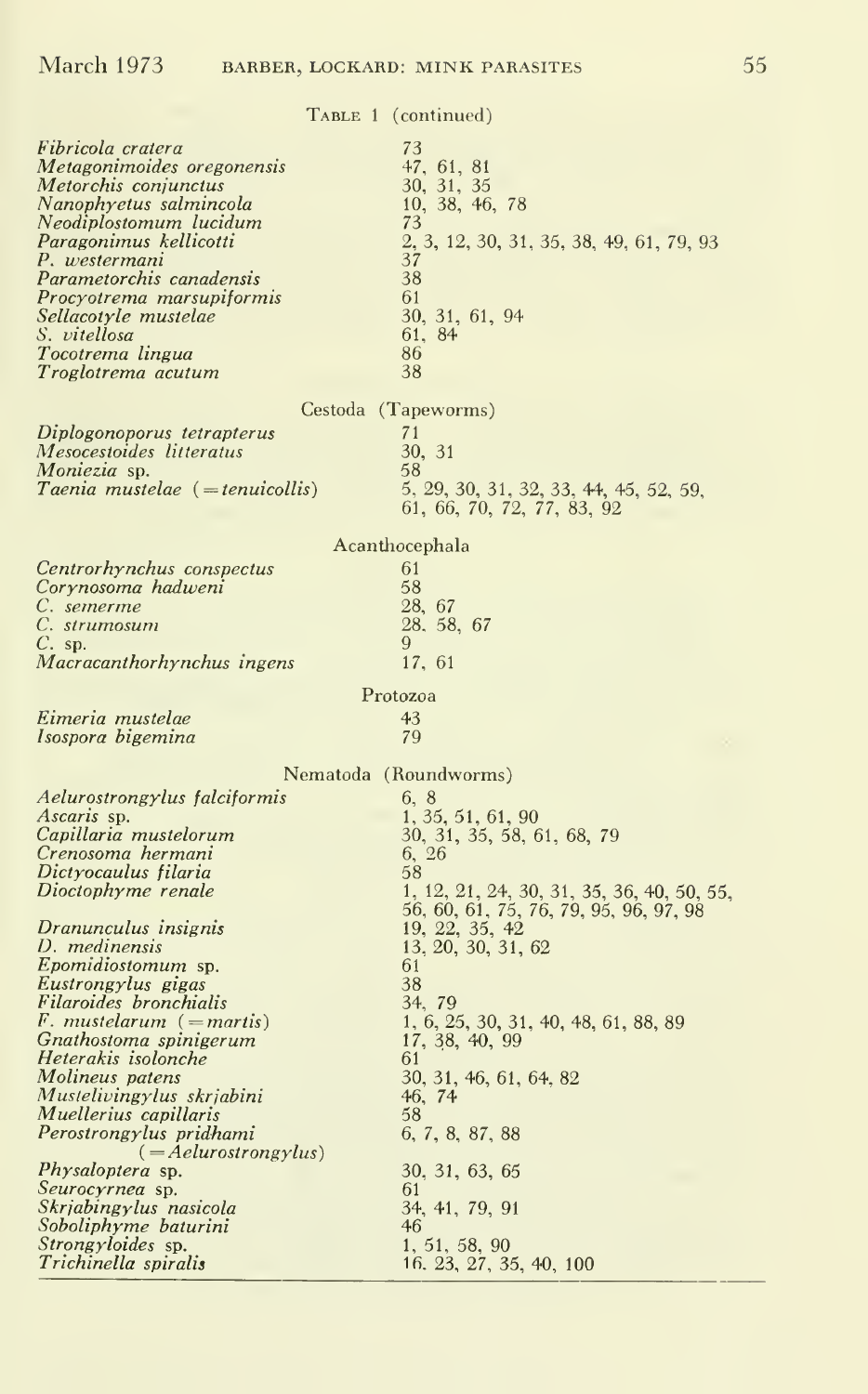Perostrongylus pridhami Anderson, 1962 (Anderson, 1963), by Dr. Roy C. Anderson (personal correspondence). This parasite was previously reported by Anderson (1962) in Ontario, Canada. To our knowledge this is the first report of this species in the United States.

Thirteen percent of the M. vison were infected with the cestode Taenia mustelae Gmelin, 1790. Identification of these specimens was confirmed by Dr. Gerald D. Schmidt (personal correspondence). This is the first report of adult T. *mustelae* in mink from *Gallatin* and Madison counties in southwestern Montana.

#### ACKNOWLEDGMENTS

The authors express their appreciation to Dr. Roy C. Anderson for identification of the lung nematodes, to Dr. Gerald D. Schmidt for identifying the cestode, to Marvin Donahue for providing the mink viscera, to Dr. David E. Worley for assistance in preparing the manuscript, and to Donald H. Fritts for photographs.

#### **BIBLIOGRAPHY**

- 1. Allen, J. A. 1934. Parasites of fur-bearing animals. Proc. 5th Pan-
- Pacific Sci. Congr. 4:2981-2989. 2. Ameel, D. J. 1931. Life history of North American lung flukes of
- mammals. J.Parasitol. 18:261-268. 3. . 1934. Paragonimus: Its life history and distribution in North America and its taxonomy (Trematoda: Troglotrematidae). Am. J.
- Hyg. 19:279-317.<br>4. ————. 1938. The morphology and life cycle of *Euryhelmis monorchis*, n. sp. (Trematoda) from the mink. J. Parasitol. 24:219-223.
- 5. . 1942. Two larval cestodes from muskrat. Trans. Am. Micro. See. 61:267-271.
- 6. Anderson, R. C. 1962. The systematics and transmission of new and previously described metastrongyles (Nematoda: Metastrongylidae) from Mustela vison. Can. J. Zool. 40(5) :893-920.
- 7. 1963. Further studies on the taxonomy of Metastrongyles (Nematoda: Metastrongyloidea) of Mustelidae in Ontario. Can. J. Zool. 41:801-805.
- 8. Annderson, R. C, and A. Fyvie. 1961. Observations on Aelurostrongylus falciformis (Schlegel) of Mustela vison in Ontario. J. Parasitol. 47(4,
- sec. 2): 43. 9. Arro, I. V. 1966. Symposium on parasites and diseases of fish and aquatic invertebrates. (In Russian) Izdatestvo ''Nauka.'' p. 3. – –
- 
- 10. Baker, G. A. 1950.  *Troglotrema salmincola* in mink. J. Parasitol. 36:503.<br>11. Beaver, -P. C. 1941. Studies on the life history of *Euparyhium melis* -(Trematoda: Echinostromidae). J. Parasitol. 27:35-44.
- 12. Beckett, J. V. and V. Gallicchio. 1966. Occurrence of the lung fluke,
- *Paragonimus kellicotti Ward, 1908, in Ohio mink. J. Parasitol. 52:511.*<br>13. BENBROOK, E. A. 1940. The occurrence of the guinea worm, *Dranunculus medinensis*, in a dog and in a mink, with a review of this parasitism. J. A
- 14. Bosma, N. J. 1931. Alaria mustelae, sp. nov.. a trematode requiring four hosts. Sci. 74:521-522.
- 15. ———, 1934. The life history of the trematode *Alaria mustelae*, sp. nov.<br>Trans. Am. Micro. Soc. 53:116-154.<br>16. Силороск, T. T. 1947. Veterinary problems of the fur ranch: Occurrence of trichinosis in mink. Vet. Med.
-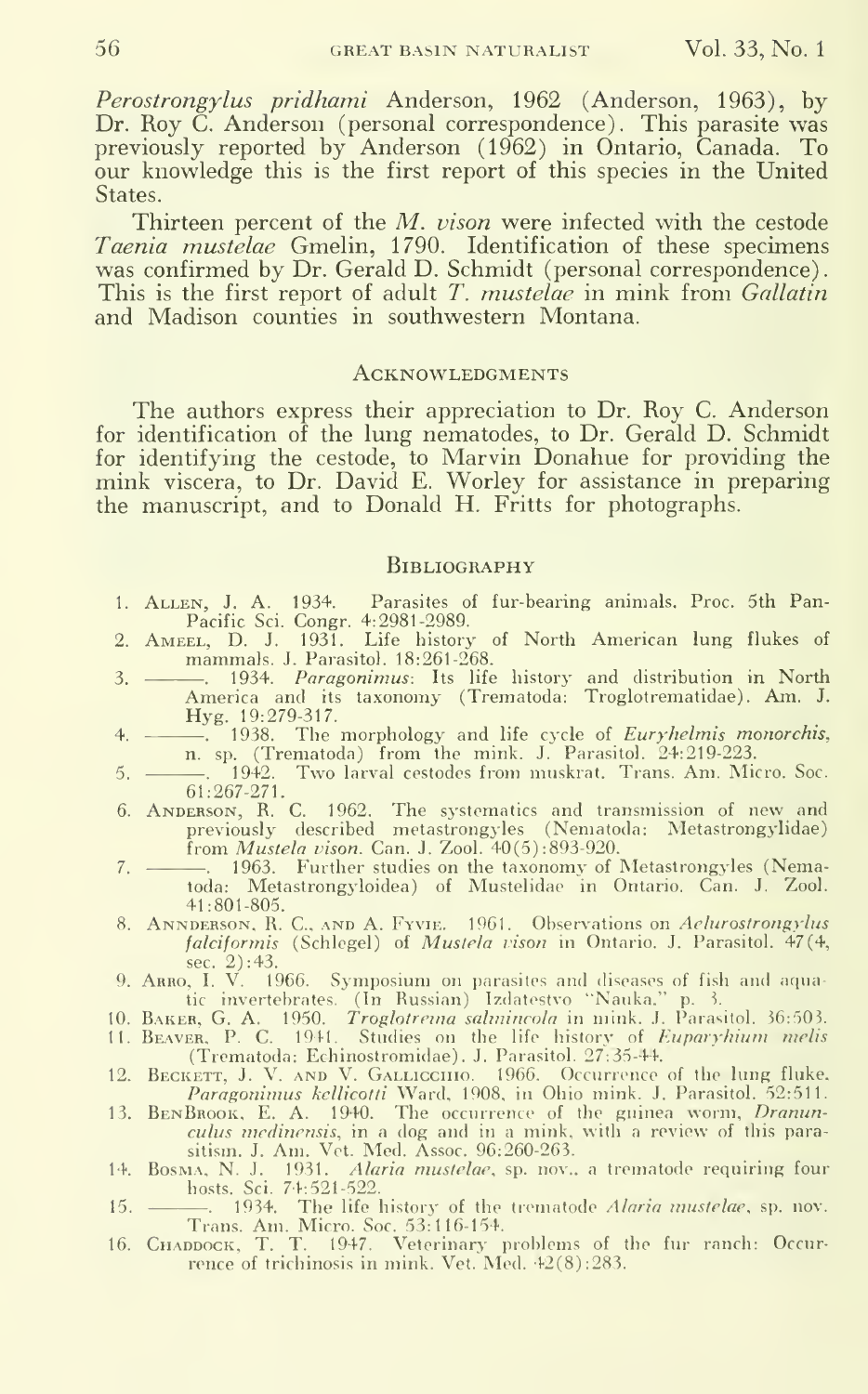- 17. Chandler, A. C, and D. M. Melvin. 1951. A new cestode, Oochoristica pennsylvanica, and some new or rare helminth host records from<br>Pennsylvania mammals J. Parasitol. 37:106-109.
- 
- Pennsylvania mammals. J. Parasitol. 37:106-109.<br>
18. CHANDLER, A. C., AND R. RAUSCH. 1946. A study of Strigeids from Michigan mammals, with comments on the classification of mammalian strigeids. Trans. Am. Micro. Soc. 65(4
- 20. Chitwood, B. G. 1933. Does the guinea worm occur in North America? J. Am. Med. Assoc. 100:802-804.
- 21. Crichton, V. J. 1970. *Dioctophyme renale* in Manitoba mink. Can. J.  $\Delta$   $\text{Lool. } 48(3):591-592.$
- 22. CRITES, J. L. 1963. Dracontiasis in Ohio carnivores and reptiles, with a discussion of dracunculid taxonomic problems. Ohio J. Sci. 63(1):1-6.
- 23. Czarnowski, A., and G. Chylinski. 1964. Wlonsnica u lisow <sup>i</sup> norek
- [Trichinella in foxes and mink}. Medy. Wet. 20(9) :535. 24. Dearborn, N. 1946. Miscellaneous notes. J. Mammal. 27 (2): 178.
- 25. Dougherty, E. C. 1943. The genus *Filaroides* van Beneden, 1858, and its relatives. Preliminary note. Proc. Helminthol. Soc. Wash. 10:69-74.
- 26. . 1945. A review of the genus *Crenosoma* Molin, 1861 (Nematoda: Trichostrongylidae): Its history, taxonomy, adult morphology, and distribution. Proc. Helminthol. Soc. Wash. 12:44-62.
- 27. DuBNITSKI, A. A. 1956. Prevent the occurrence of trichinelliasis at state mink farms. Karakulevodstvo i Zverovodstvo.  $9(3):60$ .
- 28. <sup>1957</sup>. The infestation of fur-bearing animals by acanthocephalan
- parasites. (In Russian) Karakulevodstvo i Zverovodstvo. 10(4):52-54.<br>29. DuNAGAN, T. T. 1957. Helminth parasites of Alaskan muskrats. Trans.<br>Am. Micro. Soc. 76:318-320.
- 30. Erickson, a. B. 1944. Helminths of Minnesota Canidae in relation to food habits, and a host list and key to the species reported from North America. Am. Midland Natur. 32:358-372.
- 31. . 1946. Incidence of worm parasites in Minnesota Mustelidae and host lists and keys to North American species. Am. Midland Natur.
- 36(2): 494-509. 32. Freeman, R. S. 1956. Life history studies on Taenia mustelae Gmelin,
- 1790, and the taxonomy of certain taenioid cestodes from Mustelidae.<br>Can. J. Zool. 34:219-242.<br>33. G1BBs, H. C. 1957. On the role of rodents in the epidemiology of hydatid<br>disease in the MacKenzie river basin. Can. J. Comp 21:287-289.
- 34. Gobel, F. C. and a. H. Cook. 1942. Notes on nematodes from the lungs and frontal sinuses of New York fur-bearers. J. Parasitol. 28: 451-455.
- 35. GoRHAM, J. R., AND H. J. GRIFFITHS. 1952. Diseascs and parasites of minks. Farmer's Bull. U.S. Dept. of Agri. No. 2050:41.
- 36. Graves, E. F. 1937. Dioctophyme renale in mink. J. Am. Vet. Med. Assoc. 90:531-532.
- 37.  $\frac{1}{90.667.668}$  Paragonimus westermani in mink. J. Am. Vet. Med. Assoc.
- 
- 90:667-668.<br>
38. GRINI, O. 1933. Die Krankheiten des Minks. Pelztierzucht 9(2):23-28.<br>
39. GUPTA, S. P. 1962. A redescription of *Euparyphium melis* (Schrank, 1788) Dietz, 1909, and *Echinostoma revolutum* (Froelich, 1802 (Ondatra zibethica) from Canada. Indian J. Helminthol. 14(2):77-85.
- 40. Hanson. K. B. 1932. Parasites of mink and their control. U.S. Dept. Agric. Bureau Bio. Survey Bi-1235 (Mimeographed).
- 41. Hansoon, I. 1968. Cranial helminth parasites in species of Mustelidae. I. Frequency and damage in mustelids from Sweden. Oikos. 19(2): 217-233.
- 42. Hugghins, E. J. 1958. Guinea worms in <sup>a</sup> raccoon from South Dakota and in mink from Minnesota. J. Parasitol. 44:41-42.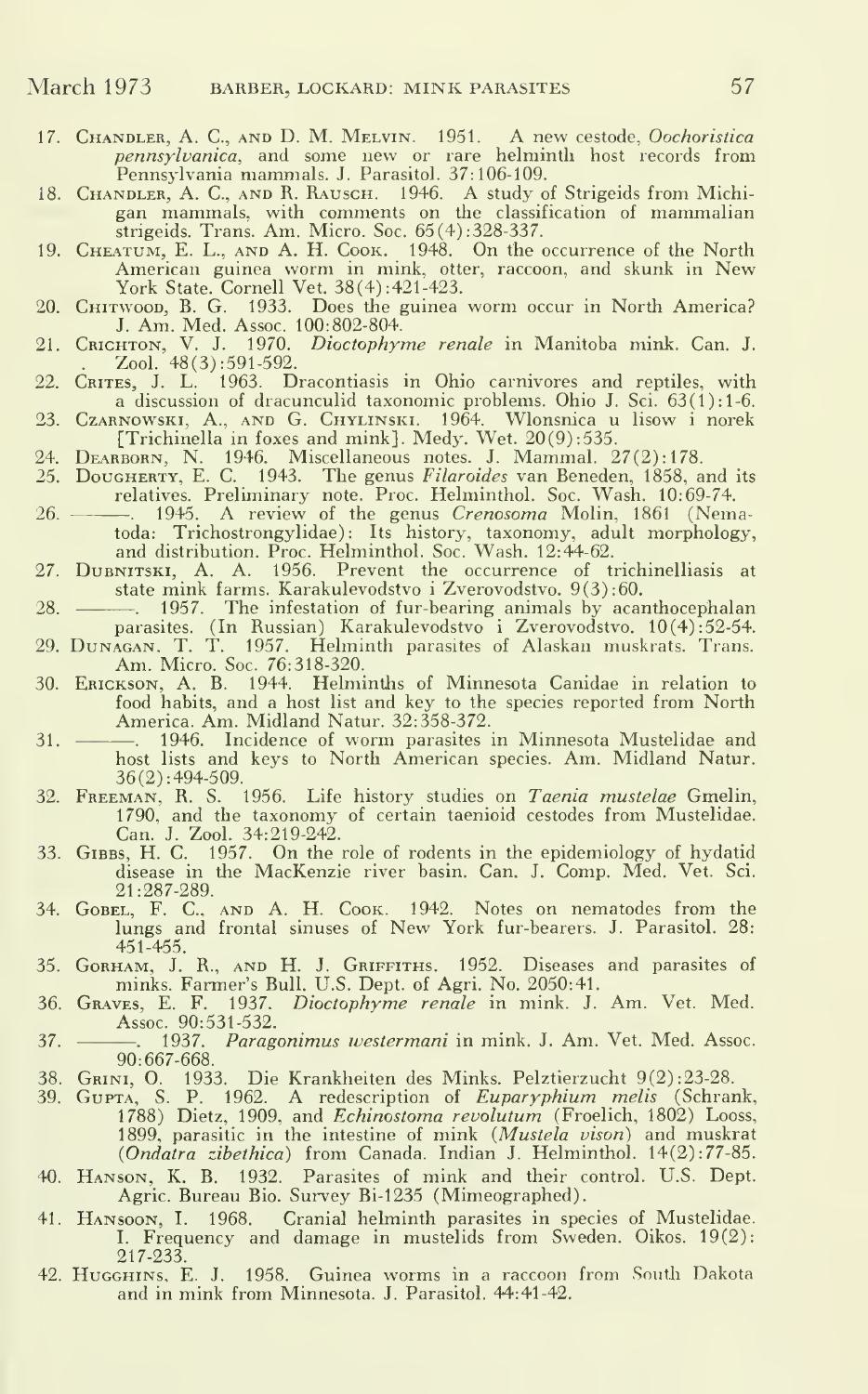- 43. KiNGScoTE, A. A. 1934. Eimeria mustelae, n. sp., from Mustela vison. J. Parasitol. 20:252-253.
- 44. KiNSELLA, J. M. 1967. Helminths of Microtinae in western Montana. Can. J. Zool. 45:269-274.
- 45. . . . 1968. Helminths of the western jumping mouse (Zapus princeps) in western Montana. J. Parasitol. 54:309.
- 46. Комтяимачисниз, V. L. 1966. The helminth fauna of American mink<br>acclimatized in the Khabarovsk Territory. In Jerusalem: Israel Program for Scientific Translations, pp. 241-242.
- 47. Lang, B. Z. 1970. Metagonimoides oregonensis from Mustela vison in
- Michigan. J. Parasitol. 56(5): 1031-1032. 48. Lankester, M. W., and R. C. Anderson. 1965. Small mammals as paratenic host of lungworms. Can. J. Zool. 44:341.
- 49. LaRue, G. R., and D. J. Ameel. 1937. The distribution of Paragonimus. J.<br>Parasitol. 23:382-388.
- Parasitol. 23:382-388.<br>50. Law, R. G. 1932. *Dictophyme renalis* of mink. N. Am. Vet. 13(3):45.
- 51. LAW, R. G., AND A. H. KENNEDY. 1932. Parasites of fur-bearing animals.<br>Bull. No. 4, Dept. Game and Fisheries, Ontario.<br>52. Locker, Berry. 1955. The identification of *Taenia tenuicollis* Rudolphi.<br>1819, in North Americ
- 
- 53. Macy, R. W., and D. J. Moore. 1954. On the life cycle and taxonomic relations of *Cephalophallus obscurus*, n. g., n. sp., an intestinal trematode (Lecithodendriidae) of mink. J. Parasitol. 40(3) : 328-335.
- 54. McINTOSH, A. 1936. The occurrence of *Euryhelmis squamala* Rudolphi, 1819, in the United States. J. Parasitol: 22:536.
- 55. McLEOD, J. A. 1967. Dioctophyma renale infections in Manitoba. Can. J. Zool. 45:505-508.
- 56. McNeIL, C. W. 1948. Pathological changes in the kidney of mink due to infection with *Dioctophyme renale* (Goeze, 1782), the giant kidney worm of mammals. Trans. Am. Micro. Soc. 67:257-261.
- 57. McTAGGART, H. S. 1958. Cryptocotyle lingua in British mink. Nature (London)  $181(4609):651$ .
- (London) 181 (4609) :651.<br>58. . . . . . . . . . 1960. Helminths from the alimentary canal of farm mink in Britain. J. Helminthol. 34(3-4) :247-258.
- 59. MEGGITT, F. J. 1924. Cestodes of mammals. London.
- 60. Meyer, M. C, and J.F. Witter. 1950. The giant kidney worm {Diocto*phyme renale*) in mink in Maine, with a summary of recent North<br>American records. J. Am. Vet. Med. Assoc. 116(878):367-369.
- 61. Miller, G. C, and R. Harkema. 1964. Studies on helminths of North Carolina vertebrates. V. Parasites of the mink, Mustela vision. J. Parasitol. 50:717-720.
- 62. Mohler, J. R. 1933. Zoological Division. Reports of the chief of the Bureau of Animal Industry, U.S. Dept. of Agriculture, pp. 42-47.
- 63. Morgan, B. B. 1941. A summary of the Physalopterinae (Nematoda) of North America. Proc. Helminthol. Soc. Wash. 8:28-30.
- 64. . 1943. New host records of nematodes from Mustelidae (Carnivora). J. Parasitol. 29:158-159.
- 65. 1944. The *Physaloptera* (Nematoda) of carnivores. Trans. Wis. Acad. Sci. 36:375-388.
- 66. MoRozov, F. N. 1939. The parasitic worms of Mustelidae in Gorkiy's region. (In Russian) Trudy Gor'Kousk. Gosudarst. Pedagog. Inst. 4:3-44.
- 67. NUORTEVA, P. 1966. Corynosoma strumosum (Rud.) and C. semerne (Forssell) (Acanthocephala) as pathogenic parasites of farmed mink in Finland. J. Helminthol. 40(1-2): 77-80.
- 68. PETROV, A. M., AND L. V. PANISHEVA. 1952. Phenothiazine therapy<br>against *Capillaria* infections of the stomach and bladder of mink and sable. (In Russian) Karakulevodstvo <sup>i</sup> Zverovodstvo 5(1): 70-71.
- 69. PRICE, E. W. 1932. The occurrence of *Euparyphium inerme* (Fuhrmann) in North America. J. Parasitol. 18:311.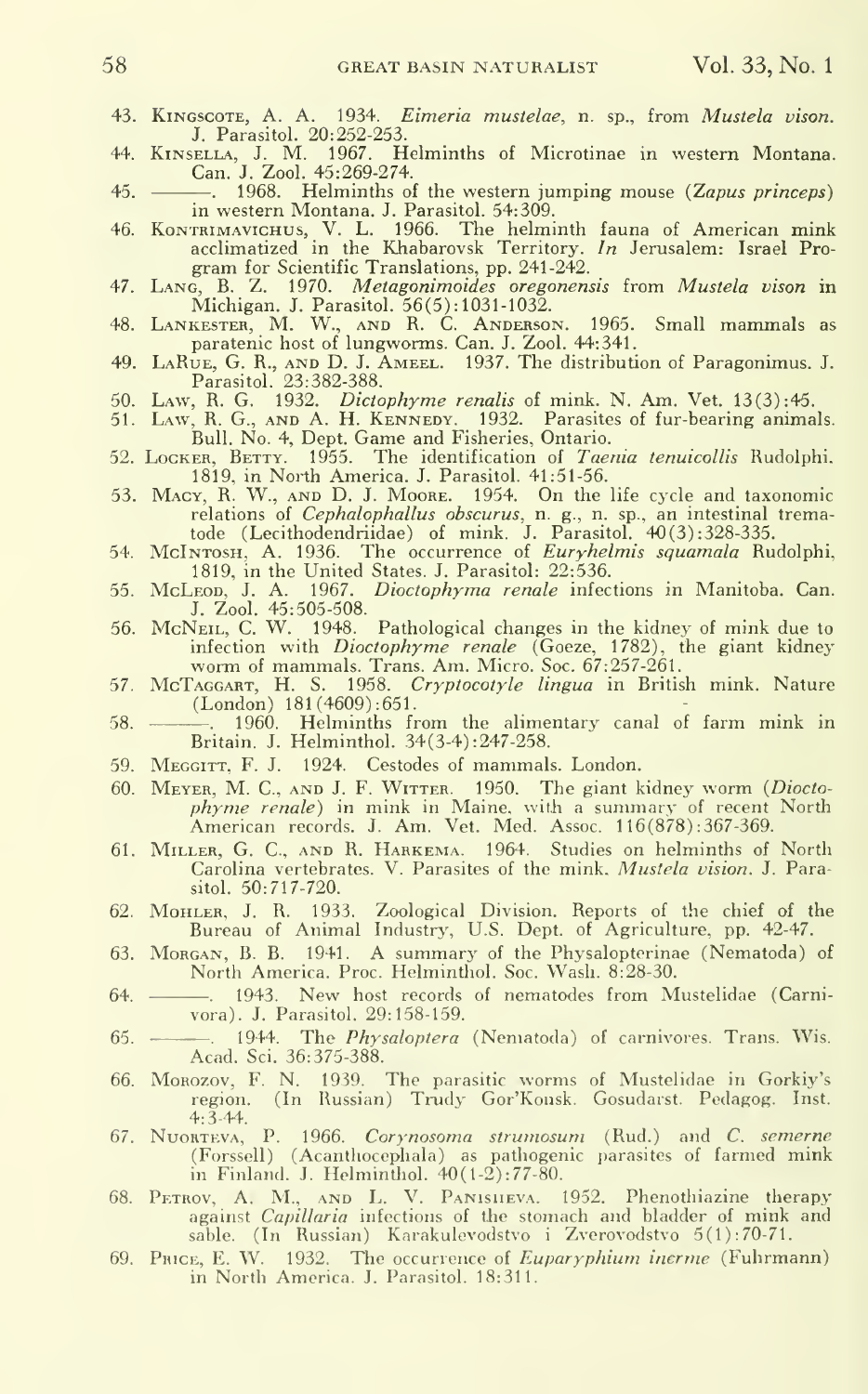- 70. Rausch, R. L. 1952. Studies on the helminth fauna of Alaska. XI. Hel minth parasites of microtine rodents—taxonomic considerations. J. Parasitol. 38:415-444.
- 71. . 1964. Studies on the helminth fauna of Alaska. XLI. Observa-
- tions on cestodes of the genus Diplogonoporus Lonnberg, 1892 (Diphyl-<br>lobothriddee). Can. J. Zool. 42(6):1049-1069.<br>Then the parasitic helminths<br>of the North Central States. II. Helminths of voles (Microtus spp.).<br>Prelimin
- 73. Reap, C. P. 1948. Strigeids from Texas mink, with notes on the genus  $Fibricola$  Dubois. Tr. Am. Micro. Soc.  $67(2):165-168$ .
- 74. Romanov, I.V. 1962. Mustelivingylus skrjabini, n.g., n. sp., from Mus-telidae. (In Russian) Lab. 12:94-97.
- 75. SADIGHIAN, A., AND F. AMIMI. 1967. *Dioctophyme renale* (Goeze, 1782)<br>Stiles, 1901, in stray dogs and jackals in Shahsavar Area, Caspian
- Region. Iran. J. Parasitol. 53:961.<br>76. Sснаснев, J. F., амр Е. С. Fаusт. 1956. Occurrence of *Dioctophyme* in Louisiana, with remarks on the size of infertile eggs of this species. J. Parasitol. 43(5) : 533-535.
- n. ScHAD, G. A. 1954. Helminth parasites of mice in northeastern Quebec and the coast of Labrador. Can. J. Zool. 32:215-224.
- 78. ScHLEGEL, M. W., S. E. Knapp, AND R. E. Millemann. 1968. "Salmon Poisoning" disease. V. Definitive hosts of the trematode vector, Nanophyetus salmincola. J. Parasitol. 54:770-774.
- 79. Sealander, J. A. 1943. Notes on some parasites of the mink in southern Michigan. J. Parasitol. 29:361-362.
- 80. Sender, C. M., and R. W. Macy. 1952. Helminths of northwest mammals. J. Parasitol. 38(5) : 481 -486.
- 81. SENGER, C. M., AND K. A. NEILAND. 1955. Helminth parasites of some fur-bearers of Oregon. J. Parasitol. 41(6):637-638.
- 82. SKINKER, M. S. 1932. *Molineus patens* (Dujardin, 1845) Skrjabin and<br>Schulz, 1926, collected in the United States. J. Parasitol. 19:91.
- 83. . . 1935. A redescription of Taenia tenuicollis Rudolphi, 1819, and
- its larvae *Cysticercus talpae* Ruldolphi, 1819. Parasitol. 27:175-185.<br>84. Soganapers-Bernal, F. 1961. *Sellacotyle vitellosa,* a new Troglotrematid
- trematode from the mink in Louisiana. J. Parasitol. 47(б):911-912.<br>85. Sprенм, C. E. W. 1932. Lehrbuch der Helminthologie, pp. 341-342. 716-717.
- 86. SPREHN, C. 1956. Seltene Helminthen in deutschen Farmnerzen. Deut. Tierarztliche Wochenschrift 63(33-34) : 342-346.
- 87. Sтоскрлье, P. H. G. 1970. The development, route of migration, and<br>pathogenesis of *Perostrongylus pridhami* in mink. J. Parasitol. 56:559-566.
- 88. . 1970. Pulmonary lesions in mink with <sup>a</sup> mixed infection of Filaroides martis and Perostrongylus pridhami. Can. J. Zool. 48:757-759.
- 89. STOCKDALE, P. H. G., AND R. C. ANDERSON. 1970. The development, route of migration, and pathogenesis of Filaroides martis in mink. J. Para-
- sitol. 56:550-558. 90. Swales, W. E. 1933. A review of Canadian helminthology I, II. Can. J. Res. 8:468-482.
- 91. ———. 1938. *Skrjabingylus nasicola* (Leuckart, 1842) Petrow, 1927,<br>a nematode parasitic in the frontal sinuses of American Mustelidae. Livro Jub. Travassos, pp. 455-458.
- 92. THIENEMANN, J. W. 1906. Untersuchungen über *Taenia tenuicollis*<br>Rudolphi, 1819, Mit Berücksich tigung der übrigen Musteliden Taenien. Arch. Naturgeschichte 1:227-248.
- 93. WALLACE, F. G. 1931. Lung flukes of the genus *Paragonimus* in American mink. J. Am. Vet. Med. Assoc. 31:229-234.
- 94. . 1935. A morphological and biological study of Sellacotyle mustelae, n.g., n. sp. J. Parasitol. 21:143-164.
- 95. Woodhead, a. E. 1941. The life cycle of Dioctophyme renale, the giant kidney worm of man and many other mammals. J.Parasitol. (suppl.)